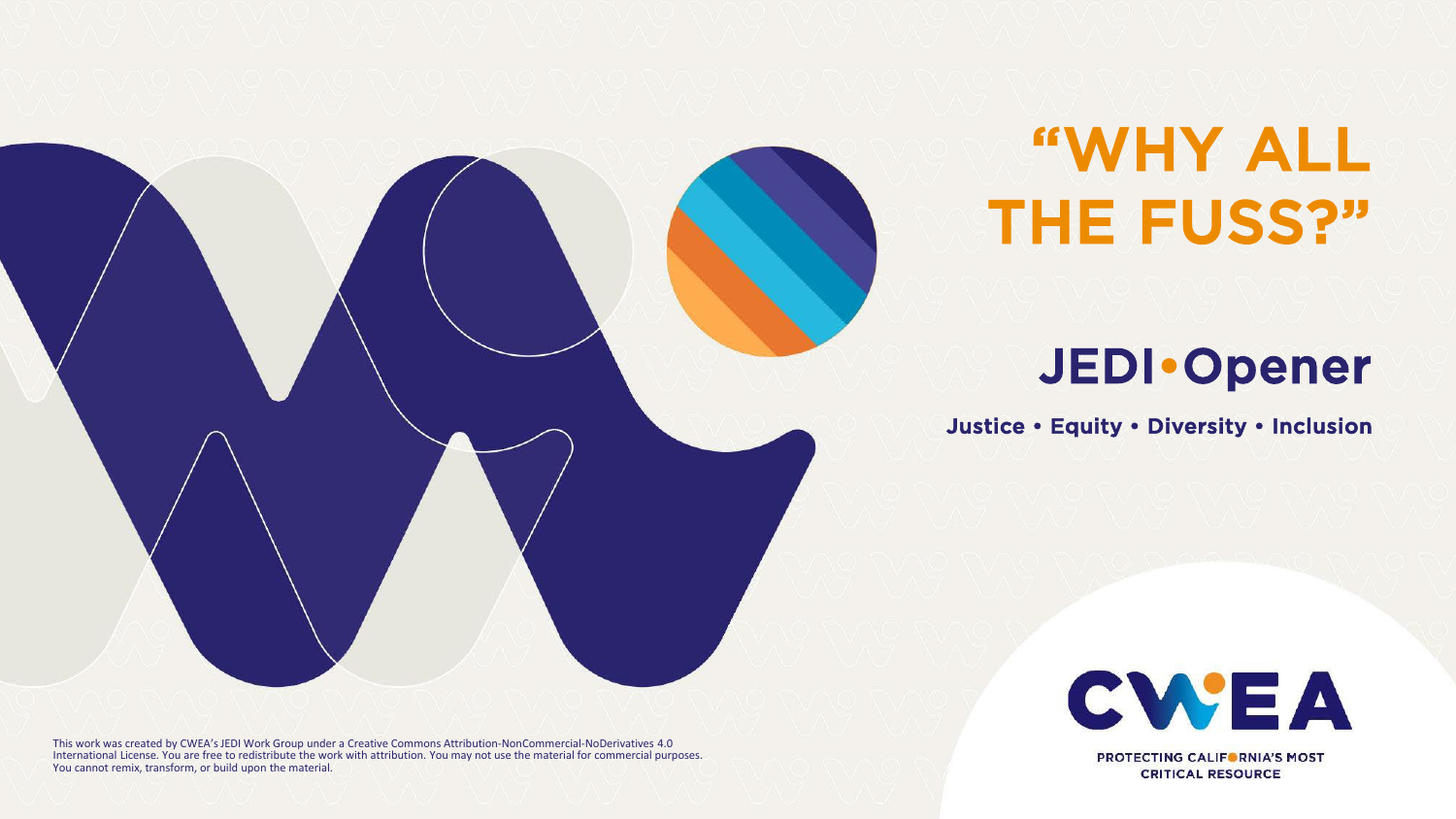### Member **Story**

Early in my career, I was assigned to a dewatering project. On my first day on -site, there was this very tall crane with an American flag hanging from it. I didn't think anything of it. But, a few days later, the Stars and Stripes were replaced with a Confederate battle flag.

Being African -American, I believe that the Confederate flag symbolizes a long history of racism, injustice, and violence. What's worse, it seemed like someone took the time and effort to put it there on purpose, just for me to find. Naturally, I was upset. When I brought it up to the supervising engineer, he acted utterly unconcerned and continued to work without addressing the issue at all.

Later that same day, still feeling disturbed. I mentioned my discomfort to another engineer visiting from the United Kingdom. Concerned but confused, she tried to understand what the flag represented and why it had upset me so. "This Confederate thing, is it sort of like the conflict between Catholics and Protestants in Europe?" she asked. I said it was, in a way. Hearing that, she immediately called the construction manager and had him remove the flag.

**Debi Lewis, CWEA Past President & Board Member**

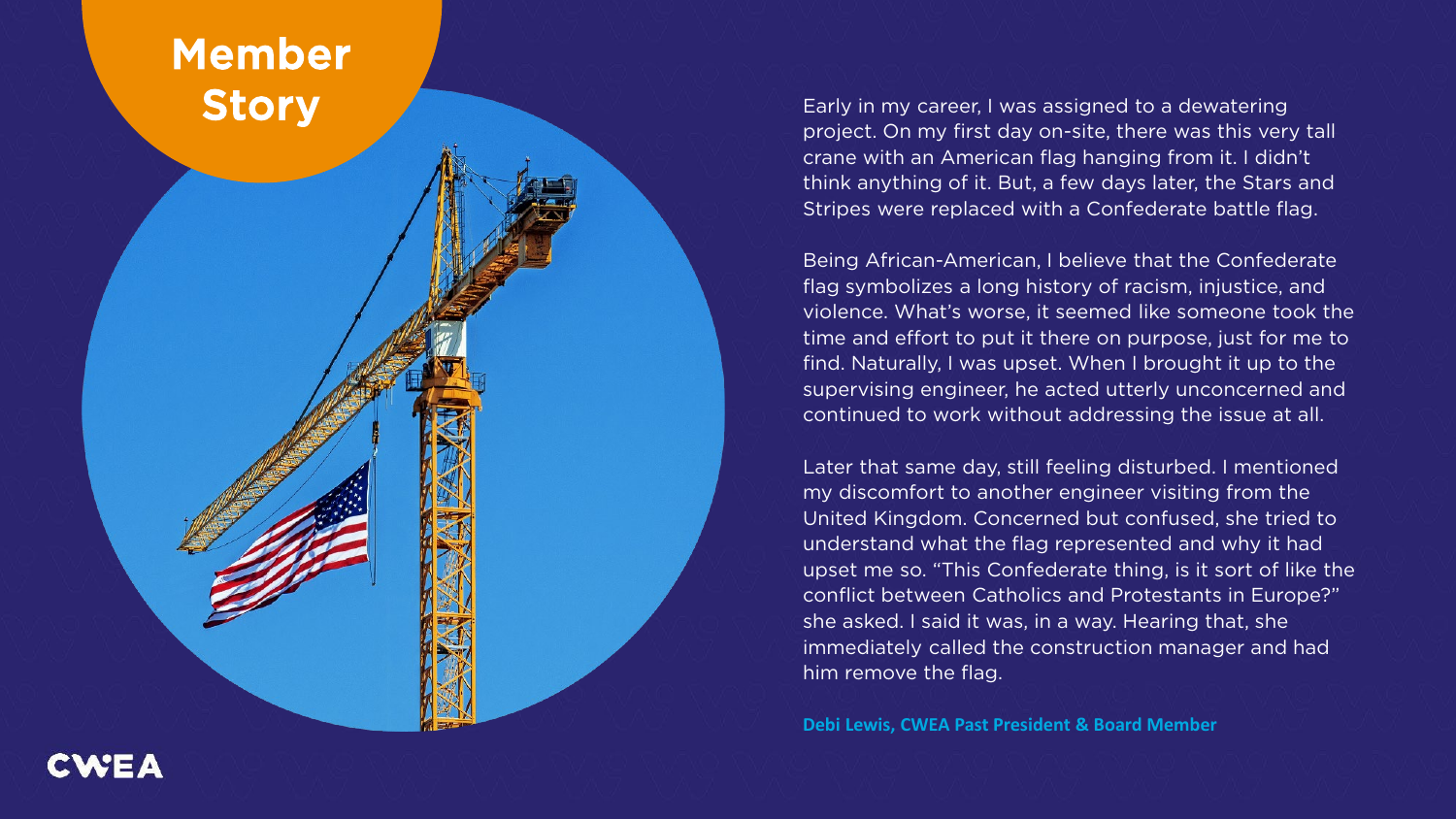## Why all the fuss?

All it took was a moment for my colleague to listen, empathize, and realize that she could do something to make our job site less hostile and more welcoming. But first, she had to take my concerns seriously and act.

That's precisely what an ally does.

## TAKEAWAYS:

- Do you consider how others perceive the symbols displayed at work?
- What can you do to make your workplace more welcoming?
- Has anyone ever approached you looking for help to feel included? How did you respond?

The word **ally** comes from the Latin word alligare, meaning "to bind to," like nations who are allies in wartime — they will act together and protect one another.